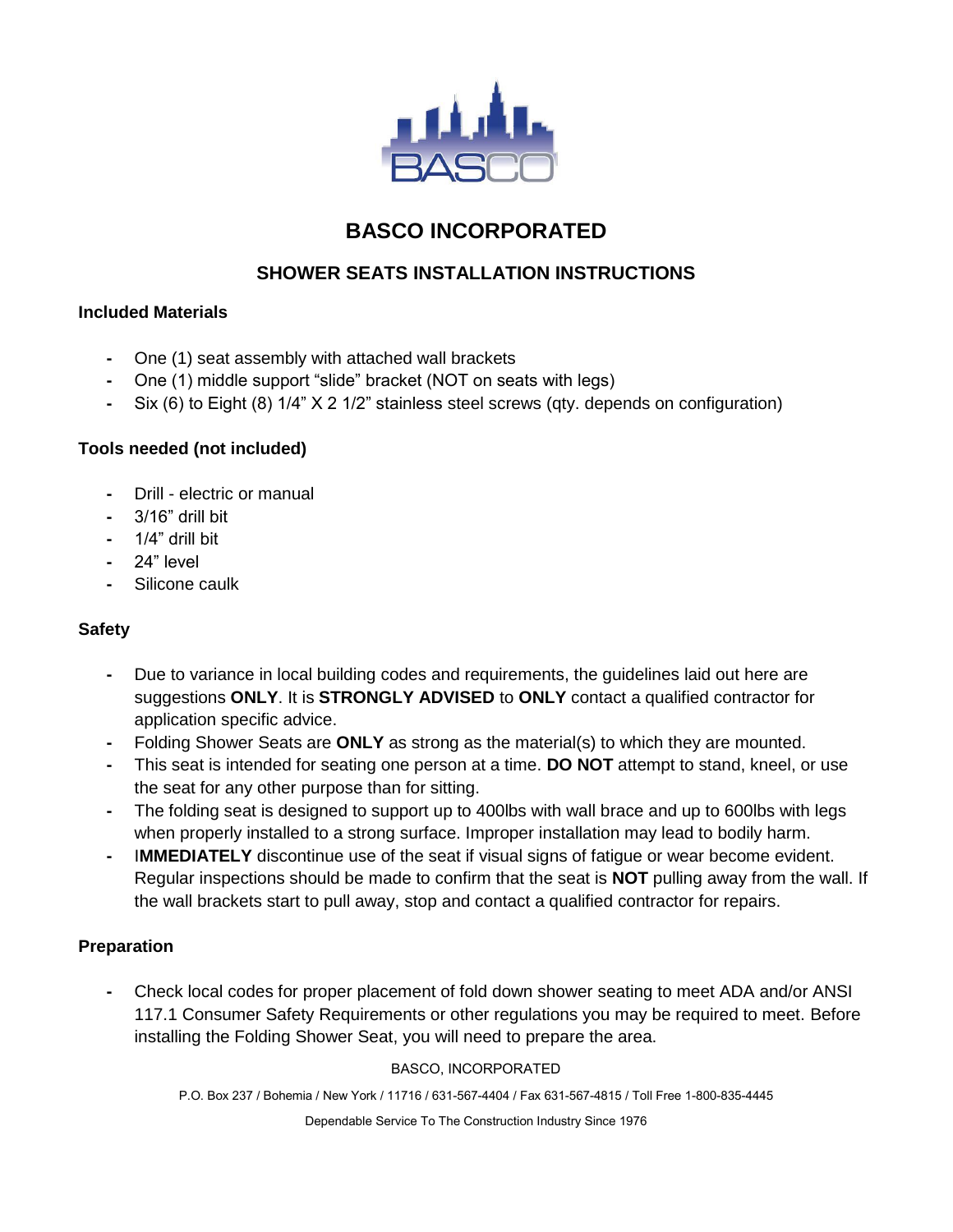## **ROUGH-IN INSTALLATION:**

- **-** Determine where the Folding Shower Seat will be mounted and install the bracing to the rough-in framing to support the seat through the shower wall. Provide no smaller than a 2" X 6" blocking in the wall for mounting. Measure from the sub-floor up 13 1/4". Center the 2" X 6" at the 13 1/4" mark.
- **-** Notch the wall studs to accommodate the header and attach with no less than Six (6) 5/16" X 3" stainless steel screws. (Fig. 1a).
- **-** Before finishing the wall and using the dimensions of your seat, ensure that the two upper mounting brackets and the top two screws of the guide bracket align with the 2" X 6" blocking, while the third bottom screw of the guide bracket will line up with the middle and wall stud (Fig. 1b).
- **-** If you are installing a seat with legs, no center support is required for setup and installation.
- **-** Finish the stud wall with tile, fiberglass, or other decor.

# **EXISTING WALL INSTALLATION:**

**-** Locate the stud behind the existing shower wall and determine where the Folding Shower Seat can be safely mounted. Both the upper mounting bracket and the guide bracket **must** be in contact with the stud wall. Clean the portion of the shower wall where the seat will be installed.

## **Installation**

**NOTE:** When installing a leg-supported seat, the guide bracket is not required. The two upper mounting brackets are centered on the 2" X 6" blocking with the four legs siting firmly on the floor. All four legs are adjustable with locking feet. It is recommended to adjust the two front feet so that the seat tilts upwards  $2^\circ$  -  $3^\circ$  from the wall to the front edge. Once positioned, tighten the lock nut to prevent slipping.

**Step 1 -** Locate the desired seating position making sure that the top of the seat is between 17" - 19" from the finished floor. When measuring, the seat must be in the downward, seating position. With a 24" level, measure the side-to-side alignment to ensure the seat is level, and front-to-back is at a  $2^{\circ}$  -  $3^{\circ}$ incline.



#### BASCO, INCORPORATED

P.O. Box 237 / Bohemia / New York / 11716 / 631-567-4404 / Fax 631-567-4815 / Toll Free 1-800-835-4445

Dependable Service To The Construction Industry Since 1976